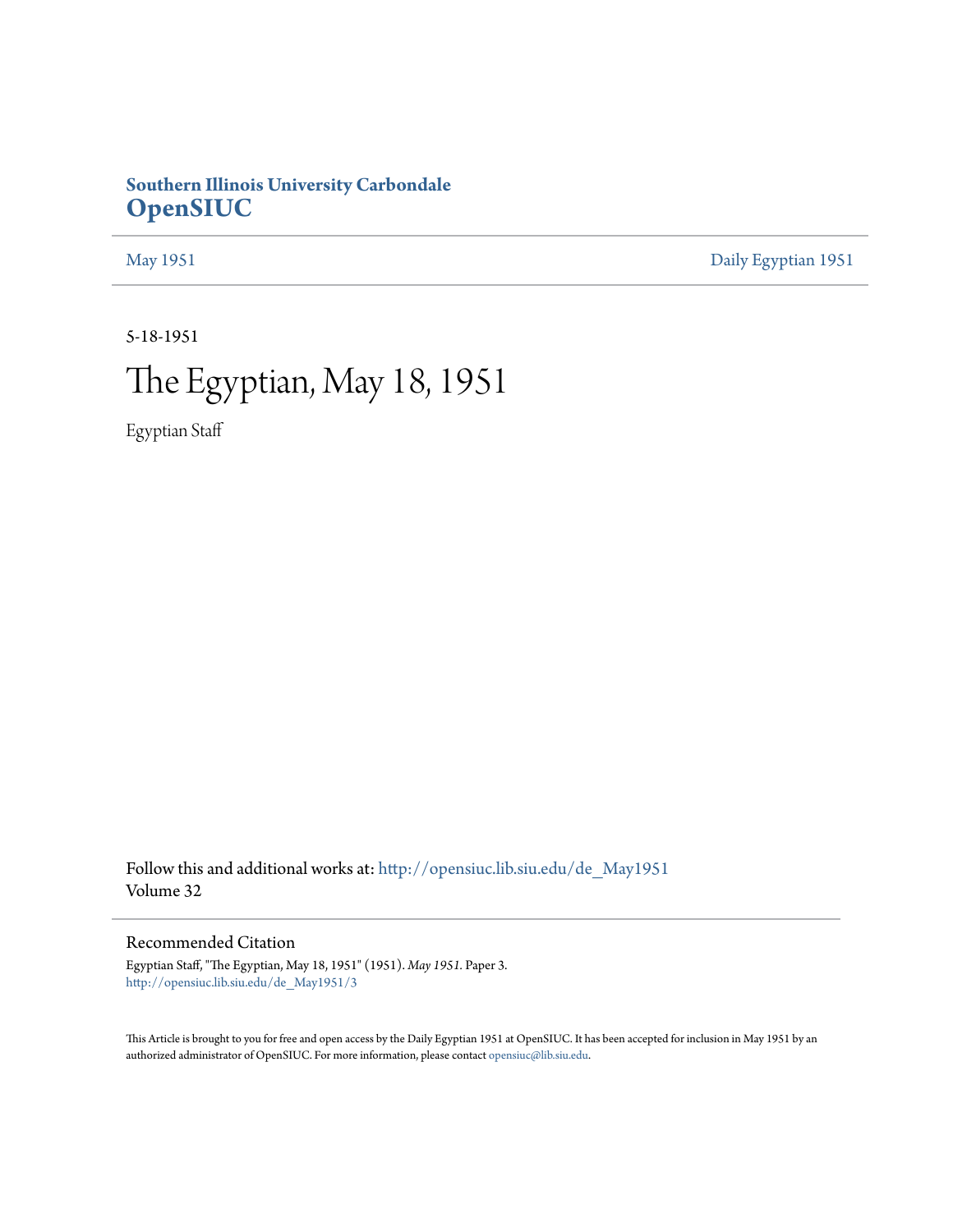THE Egyptian

SOUTHERN ILLINOIS UNIVERSITY ol. 32, No.  $\overleftrightarrow{A}$  \* Single Copy 3c \* Carbondale, Ill., May 18, '1951

# $\begin{array}{c} \begin{array}{c} \circ \\ \hline \end{array} \end{array}$

SIU school of music, will present her graduation recital Monday. May 21. at 8:15 p.m., in the Little Theatre.

In the recital she will be assisted by Jack Ridley, piano soloist; Leah Bradley. accompanist;- Robert Res· nick, clarinetist and instructor in



ALMA DEANE SMITH

chancel choir of the Carbondale | Approximately 112 honor stu- banquet. Graduation ceremonies 10; and Mary Jo Zumer, 21. and Fraternity Man will be made.<br>Methodist church, and of the dents from the four undergraduate will Methodist student choir. She is al-classes were presented at the as-<br>so director of the Pi Kappa Sigma sembly. Processional and recession- Maroon hand, which also played a James Nordberg. 25; Eugene Kent jointly sponsoring sortoil of Spring Sing. For two all music was furnished by the SIC special number.<br>
years she held the position of vocal and the position of vocal and the position of vocal coorer. The public is invited to the public is i

the university Opera Repertory<br>group, the a cappella choir, and is

A former member of the univer-<br>sity madrigal singers, she has made in the College of Education, plans to teach next year and abo to continue her voice studies with her present teacher. Miss Kate Moe. assistant professor of music at

## Senior Music Student Dr. Winn Addresses Grads Will Hear Total 27; Three Up  $\frac{1}{\text{base}}$  and associate professor of music<br>To Give Recital Monday Honor Students at Hutchins Speak  $\frac{1}{\text{base}}$  For Homecoming  $\frac{1}{\text{base}}$  and  $\mathcal{A}_{\text{H}}$   $\mathcal{A}_{\text{H}}$   $\mathcal{A}_{\text{H}}$  and  $\mathcal{A}_{\text{H}}$  and director of the SIU choir.<br>Alma Deane Smith, senior in the **HDNOT** Students at Hutchins Speak  $\mathcal{A}_{\text{H}}$  **For Homecoming** and the orion was pixed to Sigma Special Assembly **At Commencement** In the nominations for Student group of four inter excellent presentations. A

"Take stock of what you are building .•• as you think, and say, and do. so will America," Dr. Georgia Winn, associate professor of English. told honor students at the Honors Day assembly at 10 a.m. yesterday.

individuals: *K*merican Association in the nation.<br>of Teachers of Spanish award, Pa-<br>price CRADUATION ex-<br>man. If any student who was nominated fails to meet the requiretricia Crader and Ted) Beardsley; ercises in McAndrew Stadium, 327 mateu rans to ineet the require- is the Month of Maying, I'll Be See-<br>Independent Student Association students will receive bachelor's de-<br>scholarship plaq  $\frac{1}{2}$ scholarship plaqu . Mastaba girls' grees and 75 graduates will receive  $\frac{1}{2}$  NOMINATED FOR Homecom- mer Night. house: Betty Rhodes Memorial master's degrees. ing chairman were Glen Bean, Jim Preceding the sing. Jim Kahhouse; Betty Rhodes Memorial masters degrees.<br>(Delta Sigma Epsilon), Ann Van I, Preceding commencement, a ser-I Kahmann, and Jim Campbell who mann, master of ceremonies, intro-<br>Lente; Lente: Lente: Lente Devis degree of ce

Janice Neckers Memorial (Sigma senior week, honoring graduating spectively.<br>Sigma Sigma), Emma Lou Sellers; seniors. On May 25 the senior Students who were nominated use of social premizations Sigma Sigma), Emma Lou Sellers; Iseniors. On May 25 the senior Students who were nominated ues of social organizations.<br>Phi Beta Kappa, Darwin Davis; banquet will be held in the Uni for sophomore Student Council I ast vear

delivered by Robert Maynard votes to be nominated for a Stu- izations presented three selections.<br>Hutchins, one of the most widely dent Council position and three one of which was a song of their Hutchins, one of the most widely dent Council position and three one of which was a song of their<br>discussed men in American educa- students were nominated for Home- particular fraternity or sorority. Ordiscussed meh in American educa- students were nominated for Home-<br>tion, during the annual SIU grad-<br>der of appearance of the groups

ors Day addess, spoke on the top-<br>ic. "Our Seed Corn," making an served for 21 years as president of nominated must also have a three Chi, Carolina, O Bone Jesu; Pi<br>an ic. "Our Seed Corn," making an served for 21 years as grains of seed corn on such quali-<br>grains of seed corn on such quali-<br>the Student Council is now in grains of seed corn on such quali- were not denounced for the advanced meth.<br>The Student Council is now in Tau Kappa Epsilon, It Had To<br>strength and standability and ods in education which he institut. the process of check ties as adaptability, vitality and odisordered for the mortality. The process of checking qualifica- Be You, To Thee We Sing; Sigma (OCan Ye Sew Cush-<br>strength, and standability. Sexually and at the age of 30 he was the li strength, and standability.<br>AWARDS WERE presented to ed. At the age of 30 he was the tions of the students who were Sigma Sigma, 0 Can Ye Sew Cush-<br>AWARDS WERE presented to each movie college president nominated Tuesday fo AWARDS WERE presented to you need to you he was the nominated Tuesday for Student ions, Who; Nu Epsilon Alpha, All<br>the following organizations and youngest major college president Council and Homecoming chair-<br>[Through the



Speech House to make seat res-<br>Speech House to make seat res-<br>formances of the spring play.<br>Functions for any of the three per- not be drafted. Annette Clary, Chester, left, Southern Illinois and Beethoven's Sonata. Opus p ervations for any of the three per- not be drafted. Annette Clary, Chester, left, Southern Illinois 90, were played by Miss McClure. It a for horn and piano, allegro<br>formances of the spring play. University coed, decided M Iniversity coed, decided Monday to make a last-minute ap-<br>Miss Nelson sang, "He Was De- moderato.<br>Ho draft-deferred until her education is completed. Helen Gene and Hall sang Bach's "If Thou be in makic<br>I Baker, clerk for Slithe Spirit."<br>"Blithe Spirit." will be presented be draft-deferred until her education is completed. Helen Gene and Hall sang Bach's "If Thou be in music are required to present by use of the arena type of seating be draft-deferred until her education is completed. Helen Gene and Hall sang Bach's "If Thou be in music are required to present<br>by use of the arena type of seating be draft-deferred unt Shryock auditorium at 8 p.m. on Board Number 139, Murphysboro. explains that no provision can be concerto No. 6 for bachelor of science degrees in ed-<br>Shryock auditorium at 8 p.m. on Board Number 139, Murphysboro. explains the nights of May 22, 23, and 24. has been made, as yet. for women to take the tests.

## Tri Sigs, Chi Delts Win Firsts In Spring Sing<br>First place honors went to Sigma Sigma Sigma sorority

and Chi Delta Chi fraternity last night at the annual Spring Sing, which marked the beginning of Greek Week.

Council members and Homecoming June graduates here at Southern chairman held Tuesday, 27 stu-<br>will hear a commencement address dents received the necessary ten Shryock auditorium, Greek organdents received the necessary ten votes to be nominated for a Stu-

youngest major conege president Council and Homecoming chair-<br>Through the nation. CRADUATION ex-<br>DIRING CRADUATION ex-<br>The Missilve of Drink; Delta Sigma Epsilon, Now **DURING GRADUATION ex-**  $\frac{1}{227}$  inated fails to meet the require- is the Month of Maying, I'll Be See-<br>ercisies in McAndrew Stadium, 327 ments, he will automatically be dis-<br>students will receive bachelor's de-

Phi Beta Kappa, Darwin Davis; banquet will be held in the Uni-<br>
AAUW Graduate scholarship, versity cafeteria; June 6, a tea for representatives and the number of Pi Kappa Sigma sorority and Chi<br>
AOW Graduate scholarship. V Joyce Taborn; Pan-Hellenic schol· senior women; and on June 7, a votes they received are as follows: arship plaque. Sigma Sigma Jierry received are as follows: June Chi fraternity scholar-<br>sorority: Inter-Fraternity schola music; and a string ensemble com-larship plaque. Sigma Sigma i reception at the president's home [Ed Boaz, 22; Earl Cox, 31; Jerry | Other activities of Greek Week<br>posed of members of the Southern Sigma Delta Alpha classes nois Symphony orchestra.<br>
A senior picture of the control is scheduled for leader, 27; Doree McClane, 23; 9 to 12 p.m., at which the awards.<br>
A senior picture is scheduled for leader, 27; Doree McClane, 23; 9 to 12 p.m., a

 $s$  a.m. until  $4$  p.m.

Six Southern seniors presented dean o

Bingham, trumpet; William Hall, to be given onthe above date, and Carbondale, tenor; Virginia Nel- on July 12, date set for students

Sing directors Judy Gurley, Tri Council Nominees Sigma, and Bob Robertson, Chi ouncil of Delt, were awarded gold trophies<br>Tatel 27 Three Linus respectively by F. V. Wake-

tion, during the annual SIU grad- $\begin{bmatrix} \text{comning } \text{chairman.} \\ \text{the original } \text{d} \text{er of } \text{m} \text{per two songs presented} \end{bmatrix}$ In order to be placed on the bal- and the other two songs presented lot for the election to be held on are: Sigma Beta Mu, Halls of Dr. Winn, who gave the Hon-<br>
Dr. Hutchins, now associate di-<br>
lot for the election to be held on as been live, Breton of the Ford Foundation, a student who has been live,<br>
in the Chi, Carolina, O Bone Jesu;<br>
in the Chi, C

les of events will be held during received 88, 81, and 10 votes re-<br>Janice Neckers Memorial (Sigma senior week, honoring graduating spectively

Alma Deane is director of the French studies. Richard Vogler. June 8, and on June 9, an alumni Phyllis Piper, 10; Wyona Smith:  $\left\{\frac{1}{2} \right\}$  to 12 p.m., at which the awards<br>thancel choir of the Carbondale Approximately

### SELECTIVE SERVICE TEST DEADLINE IS EXTENDED

The deadline for the feceipt of the selective service college qualification test applications has been extended to May 25 by the selec· tive service Educational Testing Service.

Selective Service College Qualifications tests will begin at 8:30 a.m. Central Standard at Southern IHinois University on May 26, June 16, and June 30 according to Clark Davis, dean of men and director of

 $\begin{array}{c|c|c|c|c} \text{a group. I.} \end{array}$  in the Little Theatre.<br>In the little Theatre.<br>Students who participated in the **imately 12:30**.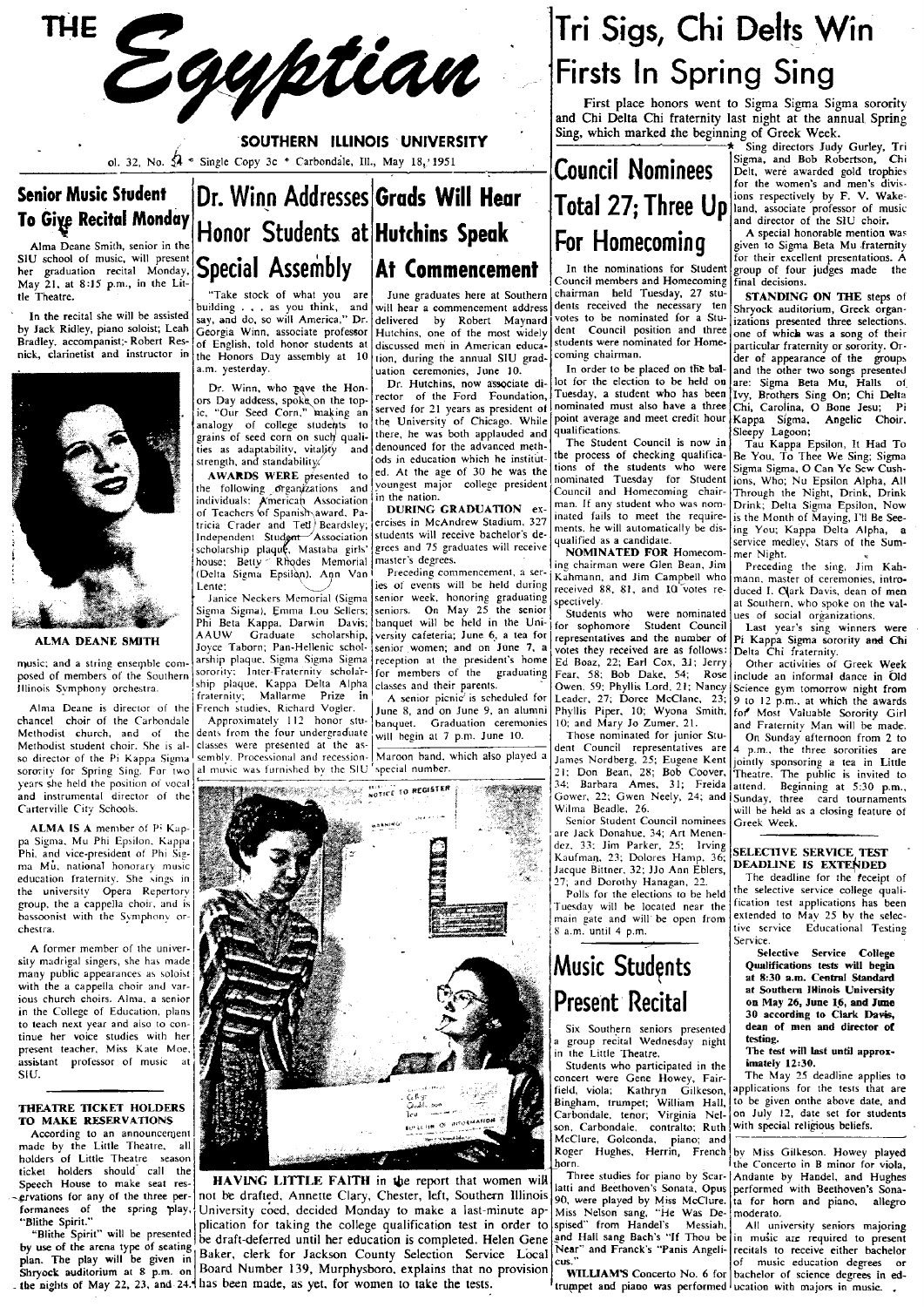It is viewed as a courtesy dance given by the junior<br>
plants of a new Student Union Center to<br>
make it a success. Sometimes a big-name band is procured for<br>
the evening, or a local band may be signanted band in a converted the evening. or a local band may be signed up.

A, the southern last Friday night, a handful of juniors and Two recent events seem to us to libeir mental wares when they take wood Avenue. The center has been the seem of the seem of the distribution of the distribution o At Southern last Friday hight, a manufor two or three question often proposed in one can early decrease in the the draft deferment exams on spenior rattled around in the Women's gym for two or three question often proposed seniors rattled around in the Women's gym for two or three question often proposed in one campus soon. Those who didn't get versity Avenue.<br>hours to the music of Austin Little. The prom picture in this form or another—"Ca issue of the Egyptian is really very deceptive in that, while good come out of Southern IIIi- note that the deadline has been ex-<br>the picture looks comfortably filled with students, in reality, nois?" The answer is yes!<br>Ma the picture looks comfortably filled with students, in reality, nois?" The answer is yes!<br>there were not many more than that present at the dance there were not many more than that present at the dance.<br> **The first of these proofs is the May 25, a week from today.** a large lounge, a card room, a large lounge,

**PERHAPS MORE WOULD** have attended if the dance music festival held in McAndrew It is with interest that we have had not been formal. Or perhaps there are just too many other stadium last weekend. The quality noticed the broken pane in the activities during spring term that detract from the junior- of musicianship was remarkably bull activities during spring term that detract from the junior-of musicianship was remarkably bulletin board near the main gate space. An adjoining barracks will<br>senior prom. Or maybe expenses of Spring Festival are still good senior prom. Or maybe expenses of Spring Festival are still good. Riding herd on 2,000 or to the campus. The pane was brok-<br>having their after effects. We don't know. having their after effects. We don't know.<br>But we do know that a prom of the size that SILL had and a good deal of credit goes to shattered pieces of glass are still

But we do know that a prom of the size that SIU had and a good deal of credit goes to shallered pieces of glass are suit will be observed with an open<br>atturday night could not be considered a poaring success fully. last Saturday night could not be considered a roaring success fully.<br>
by any means. We're sure that the committees that worked<br>
on the affair tried their best to put it over, but if there aren't on the affair tried their best to put it over, but if there aren't The second proof was exhibited  $\begin{array}{c} 0 \leq x \leq 0 \\ x \leq 0 \end{array}$  Farr, acting dean of women, and more than 20 ev 30 couples at a dance, what can be done yes by any means. We're sure that the committees that worked  $\begin{bmatrix} \text{uny.} \\ \text{but,} \\ \text{not,} \end{bmatrix}$ more than 20  $\alpha$  30 couples at a dance, what can be done yesterday morning in the Honors Notable quote: Experience teach-<br>As about it? about it?<br>We are not saving that it is the patriotic duty of all jureos of students were recognized for govern with more difficulty than

We are not saying that it is the patriotic duty of all undors of students were 'recognized for govern with more difficulty than  $\frac{1}{1}$ and seniors to attend the prom. or that a \$5 fine should be  $\frac{1}{1}$  past two or three weeks, three de-  $\frac{1}{1}$  in the top of the top of the top of the top of the top of the enversity alone MUSIC STUDENTS CIVE placed on all non-attenders. We are saying, however, that if past two of the university alone MUSIC STUDENTS GIVE<br>the SIU students concerned are not interested enough to at have announced that eight stu-{INDIVIDUAL RECITAL the SIU students concerned are not interested enough to at- have announced that eight stu- INDIVIDUAL RECITALS '<br>tend, it might be a good idea to drop the Junior-Senior prom dents have been awarded assistant-<br>from the list tend, it might be a good idea to drop the Junior-Senior prom dents have been awarded assistant. Monday night. Joycelyn Probst Free movies sponsored by the from the list of enrine activities V. M. from the list of spring activities. V, M. Ships. scholarships, or fellowships Work, pianist, presented her indi- Lectures and Entertainment com-<br>Ships. scholarships. or fellowships with a state of the com-

A note to Southern's commuters. A student at the Still other students will soon ercises in June.<br>American Institute for Foreign Trade at Phoenix. Ariz., flies have an opportunity to display The month's musical calendar The

He simply hops into an airplane at Paradise Airport— Editor's Mailbag scheduled for presentation on May lion. An educational short, news-<br>niles away—and flies to Thunderbird field just outside Dear Editor's Mailbag 28. 15 miles away—and flies to Thunderbird field just outside Dear Editor: 28. I reel or March of Time film will be a lead on article in a lead on article in a lead on a lead on a lead on a lead on a lead on a lead on a lead o

He works for a crop-dusting firm beginning at dawn and the firm lets him use the plane to fly to schooL He returns in mid'afternoon to Paradise to drop more insecticides, We doubt if any Southern commuter has ever given

"low ceiling" as an excuse for missing school.

### Well-dressed Cops

We are happy to note that after many years of wearing dents we can readily see the ef- $\vert$  Education is a national, profes- to continue this program during the We are happy to note that after many years of wearing dents we can readily see the et-| Education is a national, profes-1 to continue this program during the antises of the campus cops tects this vill have toward solving s Well-dressed Cops<br>We are happy to note that after many years of wearing dents we can readily see the ef-<br>a miscellany of clothes. from jeans on, the campus cops the social and educational solving simulation is a national, police suits. Not only do they present an overall neat appear lens that exist at this time. IDr. Near's issue will be devoted night every two weeks instead of ance, but they make the cops look more like cops than ever. I f ance, but they make the cops look more like cops than ever. If find that as they attempt to solve ing.

## Equiplican southern in thos university of the school systems have Term Will Be Adequate Graduating seniors will be guests.<br>Panned to integrate the teaching Sufficient housing will be available and senaror banquet to be pla

**Published semi-weekly during the school year, excepting holidays staffs.** The summer seem and women earl held Friday. May 25, in the uni-<br>and exam weeks by students of Southern Illinois University, Carbon WHAT IS IN STORE **and exam weeks by students of Southern Illinois University, Carbon** when  $\mathbf{X}$  **WHAT IS IN STORE** for the Southern for men and women stu-<br> **Ander the Act of March 3, 1879.** We cannot and the Carbondale post office Neg

| under the Act of March 3, 1879.                                                                                                                                                                                                                  | for years under the dual school sys- according to Mrs. Mabel Pul- except the seniors. |                    |
|--------------------------------------------------------------------------------------------------------------------------------------------------------------------------------------------------------------------------------------------------|---------------------------------------------------------------------------------------|--------------------|
| <b>under the Act of March 3, 1879.</b> [See the dual school sys- accounting to the set of the dual school sys- accounting to the march shape of the United School sys- accounting to the student housing.                                        |                                                                                       |                    |
|                                                                                                                                                                                                                                                  |                                                                                       |                    |
|                                                                                                                                                                                                                                                  |                                                                                       |                    |
|                                                                                                                                                                                                                                                  |                                                                                       |                    |
|                                                                                                                                                                                                                                                  |                                                                                       | $\mathcal{L}_{ss}$ |
|                                                                                                                                                                                                                                                  | prepared by the student housing 3                                                     |                    |
|                                                                                                                                                                                                                                                  |                                                                                       |                    |
| Cliff Karch contract the number of student and the student of student and the student of student and the student of student and the student of student and the student of student and the student of student of student of stu                   |                                                                                       |                    |
|                                                                                                                                                                                                                                                  |                                                                                       | <b>ICE CREAM</b>   |
|                                                                                                                                                                                                                                                  |                                                                                       |                    |
| Miss view Links that the contract of the contract of the contract of the contract of the contract of the contract of the contract of the contract of the second contract of the S4.50 per week; single $\begin{bmatrix} 1 & -1 \\ -2 & 0 \end{b$ |                                                                                       |                    |
|                                                                                                                                                                                                                                                  |                                                                                       |                    |

Editorials and letters to the editor are opinions of the writers and center of this area. At the present of necessarily represent official university opinion. do not necessarily represent official university opinion. The there is no race problem as  $\frac{1}{2}$  week, according to Ms. Pulliam

### PIPER'S MARION BOWl RESTAURANT



Open Daily 5-11 p. m. (Except Monday)

We Cater to Parties and **Banquets** 

One mile west of Marion across from V. A. Hospital PHONE, MARION 1200

## from' problems • • • ~ ,. 0 S I .• , At some colleges and universities, an annual event com- Recent E\..I.e,n' ts Poi, n. t Will pen oon', parable to ~e JuniQr-Senior prom is OJl~ of the real high- ~'. . \_\_ ' fights of the school year.<br>It is viewed as a courtesy dance given by the junior **To Area Development** southern Illinois University stu-<br>class for the departing seniors and both classes go all out to **To Area Development**

the further development of South- ist, will present her senior recital.

town has resolved to complete- NEAL CHOSEN EDITOR last week of the summer term, integrate the school system in- OF EDUCATION MAGAZINE last week of the submitted for

the social problem they are cre-<br>ating an economic one. By this SIU Housing for Summer RANOUET NEXT WEEK ting an economic one. By this SIU Housing for Summer BANQUET NEXT WEEK<br>statement I refer to the fact that Term Will Be Adequate

Facture America American American American American American American equal opportunity or jobs in the and Ernest R. Wolfe, superintend-<br>equal opportunity for jobs in the and Ernest R. Wolfe, superintend-<br>interrated system integrated system, many would be Southern. Illinois.<br>Could one think of a more logi-

cal place to begin such a move-<br>ment than on Southern's faculty?  $\frac{1}{2}$  rooms available is adequate to ac-We like to think that Southern commodate the summer enrollment.<br>Illinois University is the cultural Rent on a double room is from<br>center of this area. At the present  $\frac{S2.50}{1000}$  to \$4.50 per . . f' 1 .. . h I wee , accor mg to rs. u lam. ar as SOCIa actlvilles on t e cam- <sup>V</sup>t t d t . 'th f <sup>T</sup> pus are concerned. Why not make will have a choice of two-bed-room,<br>the next step to show the way to- $\frac{1}{1/4}$  room) apartments repring for be done by hiring Negro faculty members.

> ern would be following in the path of many larger universities in the country and at the same time setting a precedent that may be fol- consisting of 95 apartments, main-<br>lowed in this area.<br>lowed in this area.

vidual recital. Next Monday night, May 21, Alma Dean Smith, vocal

Recently J read an article in a  $\parallel$  All recitals are held in the Little shown along with each feature.<br>Cal newspaper, appointing that Theatre and are open to the pub- $\parallel$  PRESENT PLANS are to show local newspaper announcing that Theatre and are open to the pub-<br>plocal newspaper announcing that  $\frac{1}{2}$ 

is foresight of that community. University, has been selected by  $\begin{bmatrix} \text{max} \\ \text{sum} \end{bmatrix}$  and exams. I have also learned that several the Palmer Publishing House to be  $\overline{ }$  In case of rain the movies will be other towns in this area are plan- $\overline{ }$  associate editor of the Interval channel in Shmook auditorium other towns in this area are plan-<br>ning similar moves. As college stu- 1952 issue of Education' magazine. Dr. Ingli said that prospects are

\$2.50 to \$4.50 per week; single rooms rent from \$5 to \$8 per

the next step to show the way to- $(4 \text{ room})$  apartments, renting for ward economic equality? This can  $\frac{1}{\$37.50}$  per month or a three-bedembers.<br>In making such a move, South-<br>mance Plant Veterans Housing Pro-Veteran students with families room (5 room) apartment, renting nance Plant Veterans Housing Prolowed is area.  $\begin{array}{c} \hbox{is or zero} \\ \hbox{is not even} \end{array}$  tains its own governmental organject located 10 miles from the campus. This project, known as the Southern Acres Association and Yours truly, **ization**, fire department, recreation Bob Smith . [hall, and playgrounds.

# $\frac{\rho_{\text{ur}}}{\rho_{\text{v}}}\n$   $\frac{\rho_{\text{ur}}}{\rho_{\text{v}}}\n$   $\frac{\rho_{\text{ur}}}{\rho_{\text{v}}}\n$   $\frac{\rho_{\text{ur}}}{\rho_{\text{v}}}\n$   $\frac{\rho_{\text{ur}}}{\rho_{\text{v}}}\n$

music festival held in McAndrew I it is with interest that we have a classical music room, a women's<br>stadium last weekend. The quality noticed the broken pane in the lounge, rest rooms, and storage<br>of musicianship was rema

Each of these is an indication of  $\left[\text{Max}\right]$  Dean Smith, vocal- $\left|\text{vice will be shown weekly during} \right|$  will be shown weekly during Sorry, Low Ceiling<br>A note to Southern's commuters. A student at the Still other students will soon ercises in June.<br>A note to Southern's commuters. A student at the Still other students will soon ercises in June.

by music department students an occasional American produc-<br>scheduled for presentation on May tion. An educational short, news-

the Board of Education in a near-<br>the Board of Education in a near-<br>by town has resolved to complete-<br> $\sum_{\text{Left}}$   $\sum_{\text{Left}}$  CHOSEN EDITOR

1) integrate the school system in-<br>cluding the elementary grades. This Dr. Charles D. Neal, director of Independence day boliday and the exploring the elementary grades. This Dr. Charles D. Neal, director of Independence day holiday and the set is a progressive move and shows teacher training at Southern Illinois last used the position is a set in the set is a progressive move and shows. teacher training at Southern Illinois last week will be omitted because

planned to integrate the teaching Sufficient housing will be avail- at the annual senior banquet to be<br>exacted.



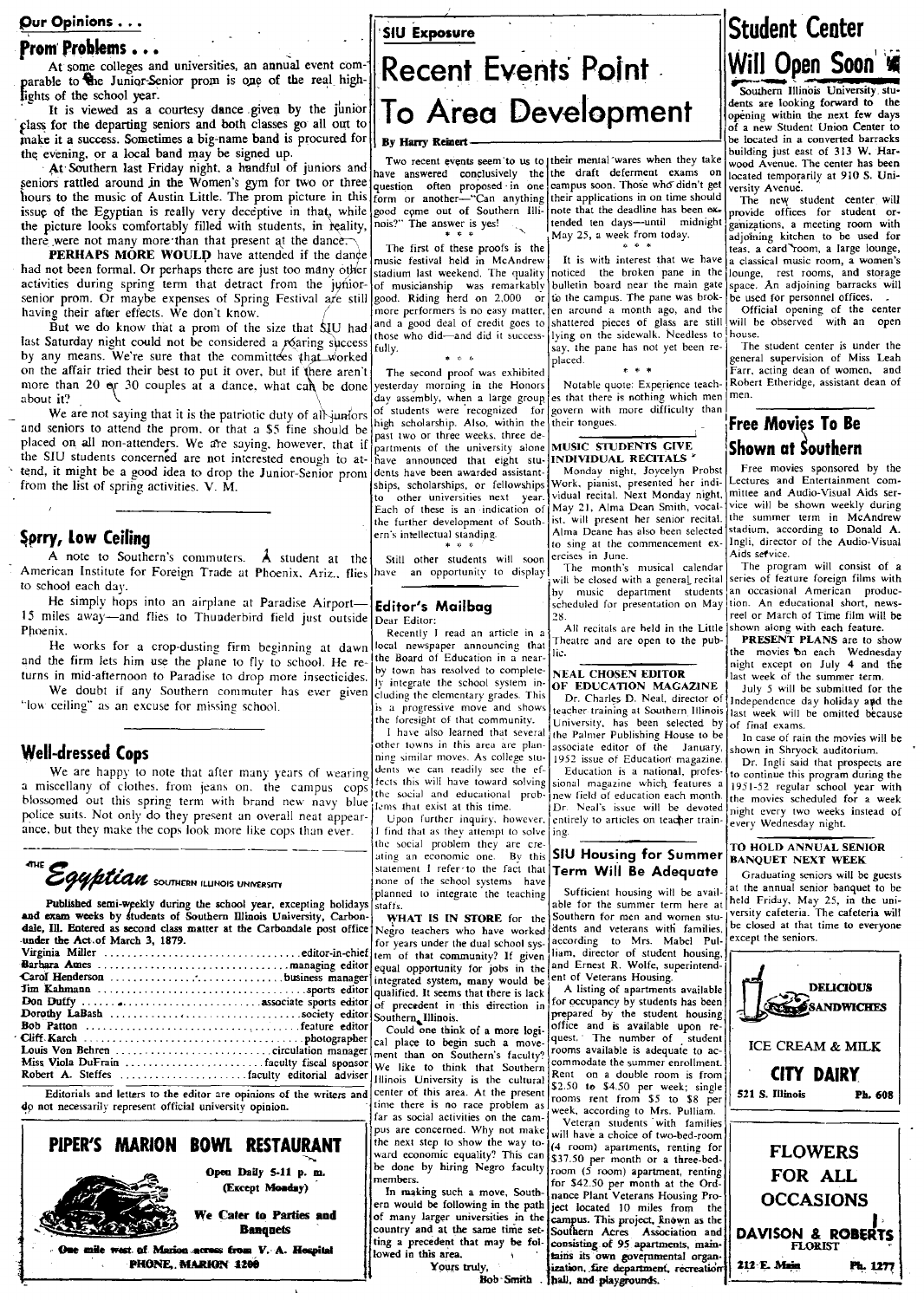### **Music Festival Was Well Titled** By Harry Reinert

Southern's musical extravaganza,<br>"Music Under the Stars," held in McAndrew stadium last week was well-titled-the night was clear and cool, and music was plentiful.

The packed stadium was decorated with various musical symbols, and a variety of lighting effects made possible a smoothly run show, which was no small matter considering the number of participants.

Violin soloist Mrs. Harold Taylor gave a very creditable performance, drawing full rich tones from her instrument. The honored soloist, Miss Helen Spann, sang the<br>selection from "Madame Butterfly" beautifully, but was not as<br>equally effective on her other numbers-folk songs.

ers—folk songs.<br>**ORGANIZATIONS** participating in the program were all goodsurprisingly so. The elementary chorus sang with good balance and intonation, and the elementary band performed with skill which would do credit to a much older group. The high school chorus and band were even better. The folk Williams, Dolores Hamp, and Sue<br>dances presented by the university Smith are on the Archery Team women's physical education department were very colorful and well executed.

The featured soloist, Burl Ives, was undoubtedly the most popular performer of the evening. Interspersing his songs with humorous comments, Ives presented an entertaining show by himself, and left no doubt of his supremacy in his field of music.

### **Home Economics Class Sponsors Demonstration**

The food demonstration class is sponsoring several food demonstrations to be held next week. Monday at 10 a.m., Gerry Hernden is giving a demonstration \*entitled<br>"Rice and Rice Cookery." The demonstration will be held in Main 111.

Also on Monday, LaVerna Cornelious will give a demonstration on cereal cookery at 11 a.m. in Main  $110$ 

Tuesday at 2 p.m. in Main 110, Betty Roe will give a second dem-<br>onstration entitled "Yeast Breads." The public is invited to attend both demonstrations.



Phone 40 for Information

### SIU Society **KDA Spring Dance** Planned May 26 by Dott LaBash

Plans for the KDA's 18th annual Spring Formal are well under way The dance will be held May 26th in the Old Science gym. Jim Kahmann is dance chairman, and Jack Norman is in charge of decorations. . Topsy turvy day was held last Wednesday and the pledges basked in the limelight of being actives for the day . . . The fraternity members were guests of the girls of Anthony Hall last week at a buffet dinner. After dinner, dancing was held in the dining room "KD", the fraternity's mascot was killed by a car last week.

**DELTA SIG** pledges skipped out<br>with the Teke pledges last Monday night . . . The serority will hold a<br>rummage sale May 23 and a bake sale June 2 . . . Delta Sigma Epsilon presented the Betty Rhodes<br>Scholarship to Ann Van Lente at the Honors Day Assembly. Annie Foley, Helen Nance, Marguerite for the Greek Tournament.

Bob Rude ofTAU KAPPA EP-SILON fraternity announced his MA SIGMA SIGMA sorority at a going away party given in honor<br>of Rude who will leave for the Armed Services in the near future. The couple were secretly married<br>on May 1 . . . Virginia Stringer,<br>Marguerite Williams, Audrey Mayer and Mary Jo Zumer who were recently auctioned off to the Tekes in conjunction with the fund raising program of the WSSF performed their duties as waitresses for last Monday's evening meal.

TRI SIG archery team consists of: Ada Griffith, Marilyn Margenthaler, Martha Dodd, Joan Schrodt. and Jeanne Lloyd Rude . . . Kathy Goodwin, Doree McClane, Elva Lee Clemens, Betty Conaster, Phyllis Wolfe, Betty Martin, and Marge Reagan spent the weekend in Cape Girardeau. . . Jan Mayer and Wilma Beadle were on the installation team for the pledging and initiation of the 49th chapter of Tri Sigma at Cape. National officers from all over the country were there to celebrate Beta Xi chapter's beginning. Sigma Sigma Sigma is the first national sorority on Cape's campus . . Dolly Lupella was the week-



seniors danced to the music of Austin Little at the annual Junior-Senior Prom last Friday night in the Women's gym. Decorations followed a general spring theme. CAMPUS PHOTOS.

### **Geography Department Sponsors Summer Tour**

Philadelphia, New York, Halifax, Quebec, Toronto, and several other large cities of northeastern United States and southeastern Canada will be visited by Southern Illinois University students enrolled<br>for a summer tour sponsored by Southern's geography department.

The tour, including opportunity to earn five hours of resident college credit, is open to all juniors, senior, and graduate students who have had beginning college geography or its equivalent. Any other person who wishes to make the four without receiving college credit may be enrolled if accommodations are still available after June 15.

ed include: Lena Melvin, Carmi; Mrs. Mildred Corzine, Carbondale; Corabelle Smyser, Fairfield; Maude Hodson, Troy: Mrs. Nannie M.<br>Maxey, Lake Worth, Fla.; Mary<br>Afflack, McLeansboro; and William A. Jones, Benton.

The \$160 fee for the course includes transportation, housing, insurance, study materials, and tuition. Meals, optional side trips, and admission charges to museums are not included.

### **ENGAGEMENTS:**

Ethel Rahn, Johnson Hall, to<br>Paul Althoff, Valmeyer. Dolores Adams, Johnson Hall, to

Bill Alexander. Carol Olsen, Sigma Sigma Sig-

ma, to Monty Houghton, USN.

Running All Points

 $25c$ 

Phone 68

**OPEN PLAY** 

Bowling

Tues.-Wed.-Fri.-Sat.-Sun.

**FREE INSTRUCTIONS** 

FOR REGINNERS

Carbondale Lanes

Phone 63

211 W. Jackson

### **Madeline Smith Starts** Yellow Cab Annual French Prize An endowment to provide an Quick, Reliable Service

annual prize for proficiency in the French language and literature has given to Southern by Miss Madeline Smith, assistant professor of foreign languages.

This award, which is to be called the Mallarme Prize in French Studies, in honor of the great poet, was given for the first time this year on Honors Day yesterday. The re-<br>cipient must be a French major of great ability and achievement, and a graduating senior.

At the present time Miss Smith engaged on a thesis on Stephane Mallarme, who lived in the latter half of the 19th century and died<br>in 1898. Reminded of the music societies who name their awards after composers, and an admirer of Mal-Harme, she decided to let this prize stand as a memorial to him.



Alpha Kappa Delta Plans

Alpha Kappa Delta, honorary<br>sociological fraternity, is holding

its annual banquet and initiation

Friday, May 25, at the Giant City

Lodge at 6:30 p.m.<br>Speaker for the banquet will be

Hans J. Arndt, a German sociolo-

gist, who will speak on "Political

Students who want to make res-

ervations for the banquet should

Refugees in Western Germany.'

**Initiation Banquet** 

### **All Freshmen Students** May Enroll In AFROTC

Sufficient Air Force teaching staff will be available to permit all freshman students to participate in the Southern Illinois University Air Force Reserve Officer Training Corps program, Colonel C. V.<br>Burke, Tenth Air Force Headquarters, Selfridge (Mich.) Air Force<br>has advised university officbase. ials.

The two-year basic program<br>will be required of all male freshman students who are physically fit and will be a part of their regular academic program. Trainees who meet minimum standards will be eligible for military deferment. Advanced training options at Southern will include armament, administration and logistics. flight opera-

tions, and general technical careers.<br>STUDENTS WHO complete four years in the AFROTC, two years of basic and two years of advanced training, will be com-<br>missioned as second lieutenants in the United States Air Force Reserve.

It is doubtful that SIU seniors for the next academic year will be enrolled in the AFROTC program. However, the AFROTC advanced program may be opened to juniors with previous military training.

The SIU unit will be one of the first to be issued the new blue Air Force uniforms for basic as well as advanced trainees. Uniforms and teaching staff are being supplied by the Air Force. The university will have custody of supplies and will provide classroom facilities.

### **MARRIAGES:**

Jeanne Lloyd, Sigma Sigma Sigweiner roast at Crab Orchard Lake ma, to Bob Rude, Tau Kappa Epsi $l$ lon.

> Utah Chronicle In Salt Lake City, Utah, there is always a friendly gathering of University of Utah students in the Annex Cafeteria. And, as in universities everywhere, ice-coldCoca-Cola helps make these get-togethers something to remember. As a pause from the study grind, or on a Saturday night date-Coke belongs.

> > C 1951, The Cone-Cole Car

Ask for it either way ... both trade-marks mean the same thing. **STRED UNDER AUTHORITY OF THE COCA-COLA COMPANY BY** Carhondale Coca-Cola Bottling Company, Inc.



Annex Cafeteria<br>University of Utah<br>Salt Lake City, Utah

Coke

 $\bar{\boldsymbol{5}}^{\scriptscriptstyle \phi}$ 

STUDENTS ALREADY enroll-